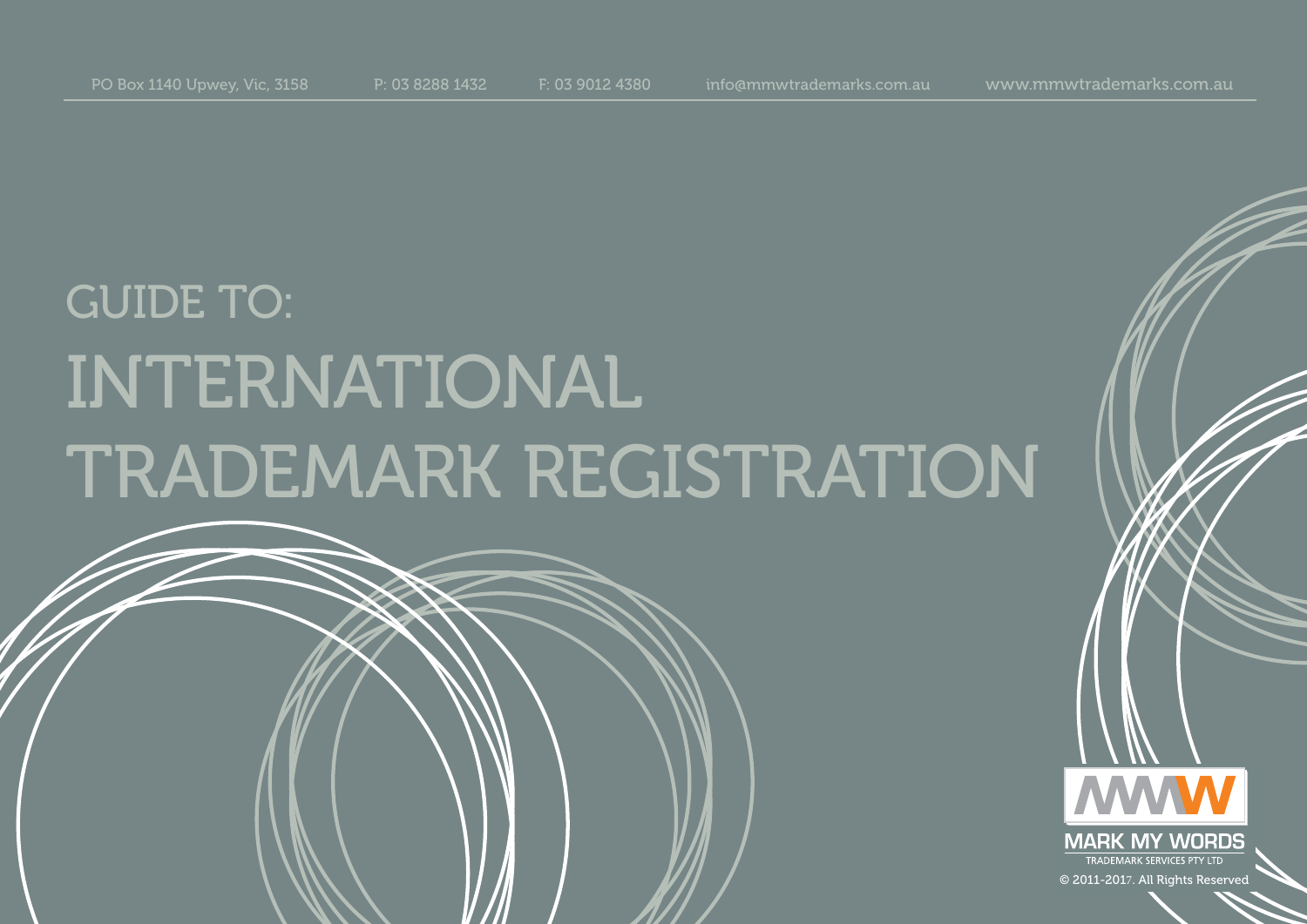## CONTENTS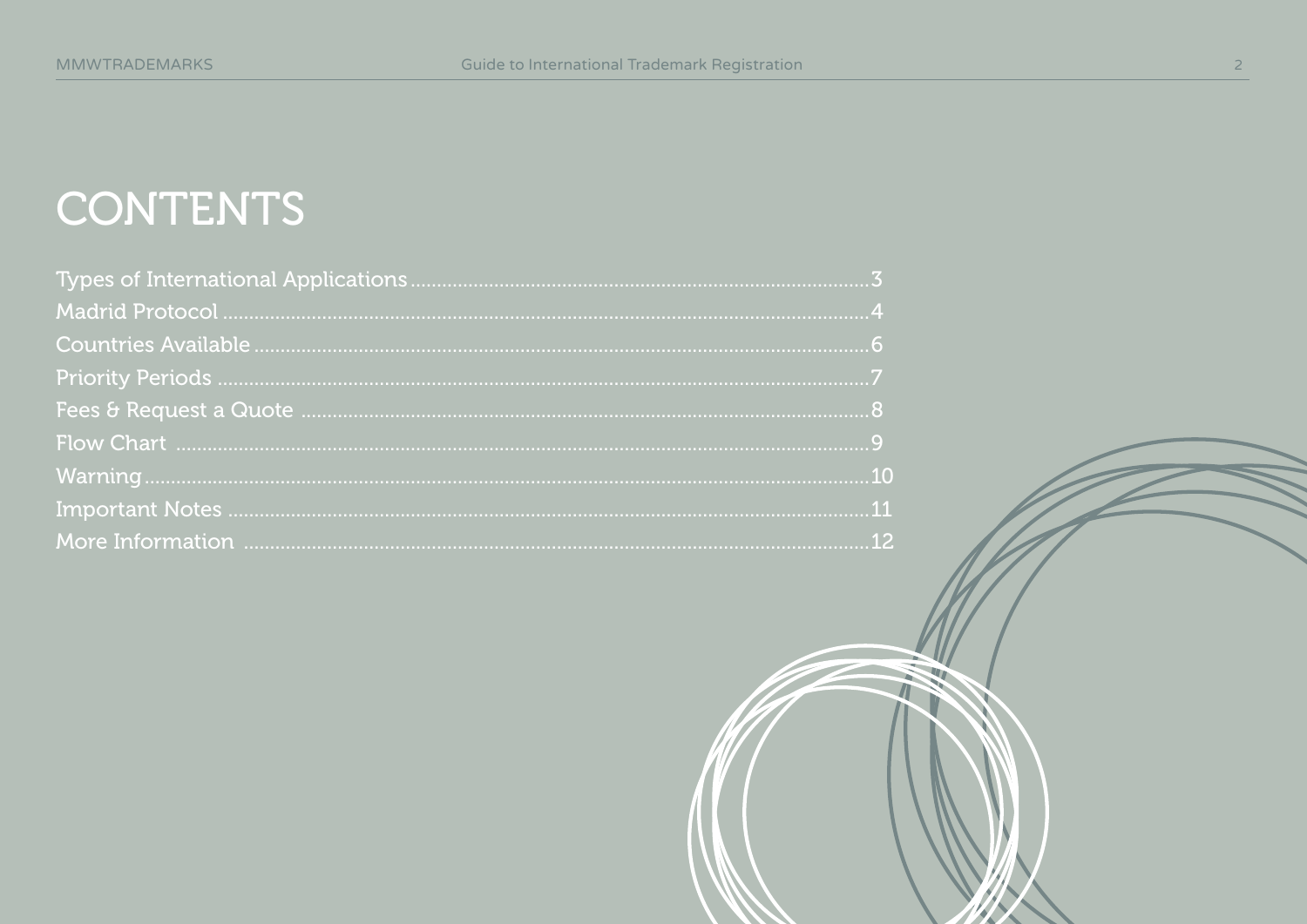### Types of International Applications

There are two ways to secure protection of a trademark outside of Australia.

1. The filing of national applications to each country of interest. This will usually require the engagement of an appropriate agent/attorney in each particular country chosen; or

2. The filing of a single application seeking international registration through the Madrid Protocol and designating the other 'member' countries of interest. This application must be based on your national (Australian) application when filing from Australia.

#### The Pros & Cons

It may not always be appropriate to file under the Madrid Protocol, as it does have strict criteria to be met – including that your international application will be dependent on your Australian trademark for the first five years.

Where appropriate however, a single international application through the Madrid Protocol holds a number of benefits for trademark applicants, including:

- It is a single application, which can be filed in English when you are filing from Australia.
- Process can be much simpler, and less expensive, through the Madrid Protocol than when filing multiple applications to many different countries.
- Only one form/request needs to be filed in the future to make any changes or renew the trademark.
- One agent can represent you in the entire international application initially – with the need to appoint international agents only arising in certain circumstances.
- Additional countries can be added to your existing international registration at a later date.

One of the 'cons' however, with the filing of an international application through the Madrid Protocol, is that fees are payable up front. The vast majority of member countries will require their full fee in order to proceed. When filing national applications a number of countries will require an 'application' fee initially, and a registration fee or similar only once approved by the particular country.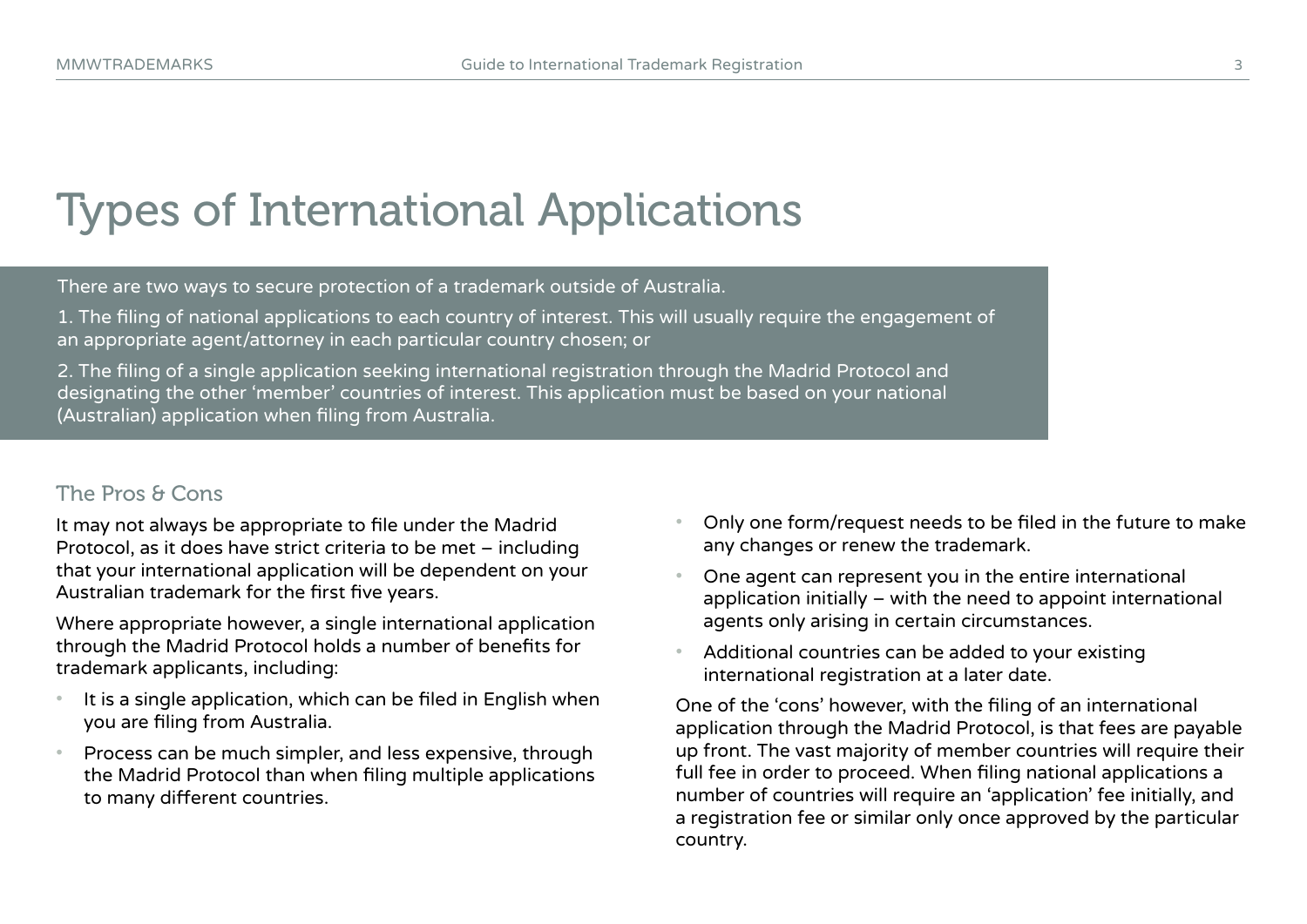### The Madrid Protocol

Australia joined the Madrid Protocol in 2001 and since then it has been possible to file a single application through the treaty and simply designate the other protocol members you wish to extend your trademark registration into. Likewise, since 2001 applicants who have a national application in another protocol member country may file a single application designating Australia.

There are set criteria in place to determine whether you are eligible to file through this system, which should be carefully considered before investing the time and funds in using the system:

#### Who is entitled to file?

When filing from Australia and through the Australian trademarks office (known as the Office of Origin) the applicant must:

- Be an Australian national;
- Be domiciled in Australia;
- Have a real and effective industrial or commercial establishment in Australia.

NB: If the applicant's address is not in Australia they will be asked to provide the address details of their establishment in Australia

#### The Basic Application

When Australia's government office is acting as the Office of Origin, the international application must be based on an Australian trademark or trademarks, in the same person/s name/s.

It is very important to note that the International application and registration is dependent on this basic application for the first five years. Any cancellation or restriction that the basic Australian trademark may experience will affect the International Registration to the same degree. It is therefore strongly encouraged that Applicants conduct proper research and have appropriate searches conducted before filing via the Madrid Protocol. Where possible, it is encouraged that applicants wait until they are sure that their Australian trademark is 'safe' and at no risk of lapsing before investing in an international application through this system.

#### Trademark to be the same as the Basic Application

Essentially the International application will mirror the details of your basic Australian trademark application – the owner must be the same; the trademark must be identical and the goods/ services must be the same or narrower in scope. It is therefore important to ensure your basic Australian application covers all goods/services required. It will not be possible to expand the goods/services in the international application from those of your Australian application.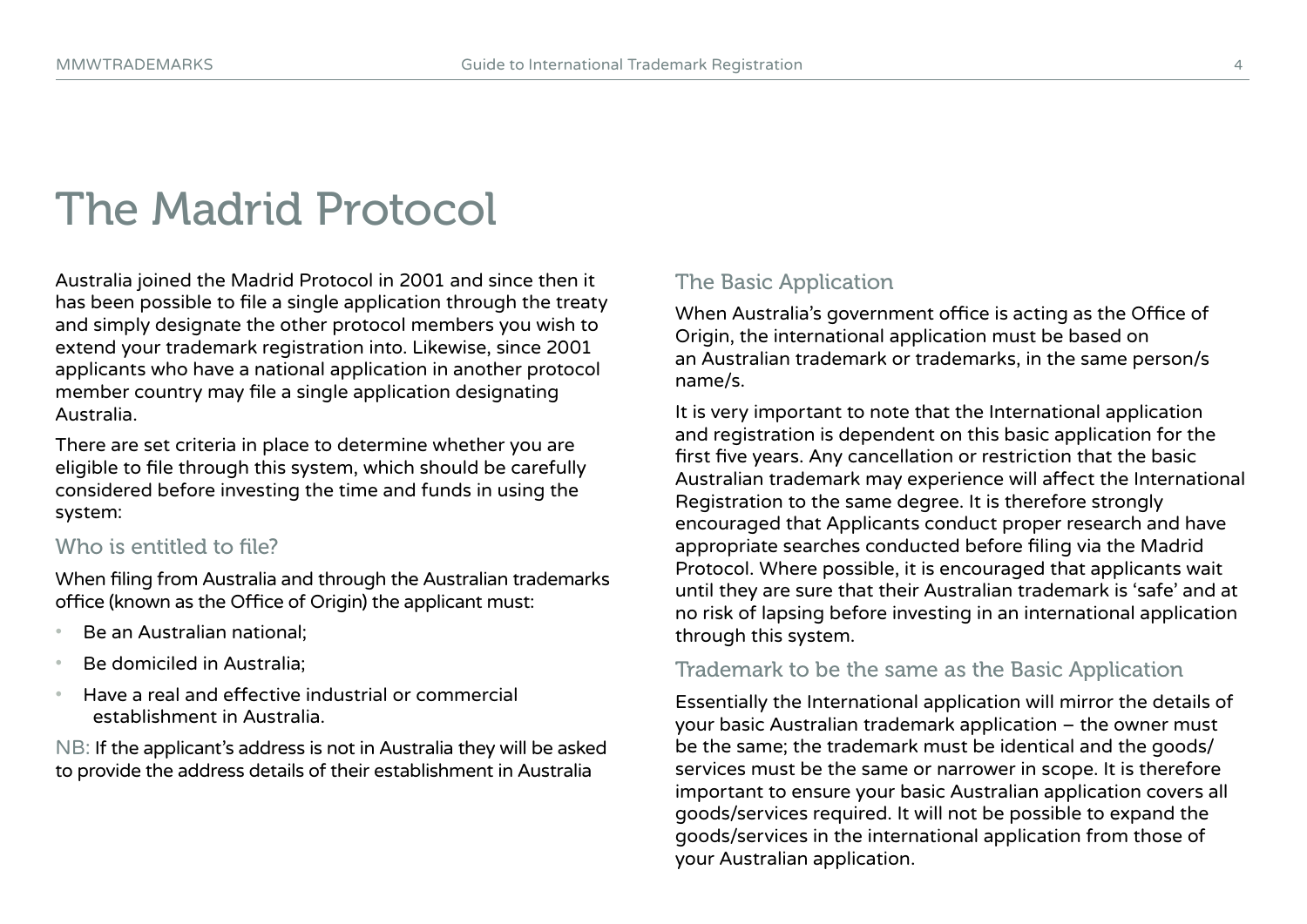#### Should you file a logo in colour or black & white?

Generally speaking, when you file a logo in Australia (comprising of images and wording) no restriction to colour will be set, unless you specifically request it or nominate particular colours as features of your trademark. Essentially, this means you are flexible to change colours in the future.

However, not all countries operate in the same way. Some countries, the USA for example, will request that you provide a colour claim for filing a colour representation of your trademark. As the international application requires your trademark to be identical to the basic application, consideration should be given prior to filing in Australia as to whether a colour or black and white representation of your trademark should be given.

In the event you file a colour version in Australia and later determine an international application is required but you do not wish to restrict the colours of your logo, we will first need to amend the copy on the Australian records to enable the filing of a black and white version in the international application.

#### Note regarding fees:

Please also note that the official fee for filing of a logo, under the Madrid Protocol that is in colour incurs a higher official fee than filing in black and white.

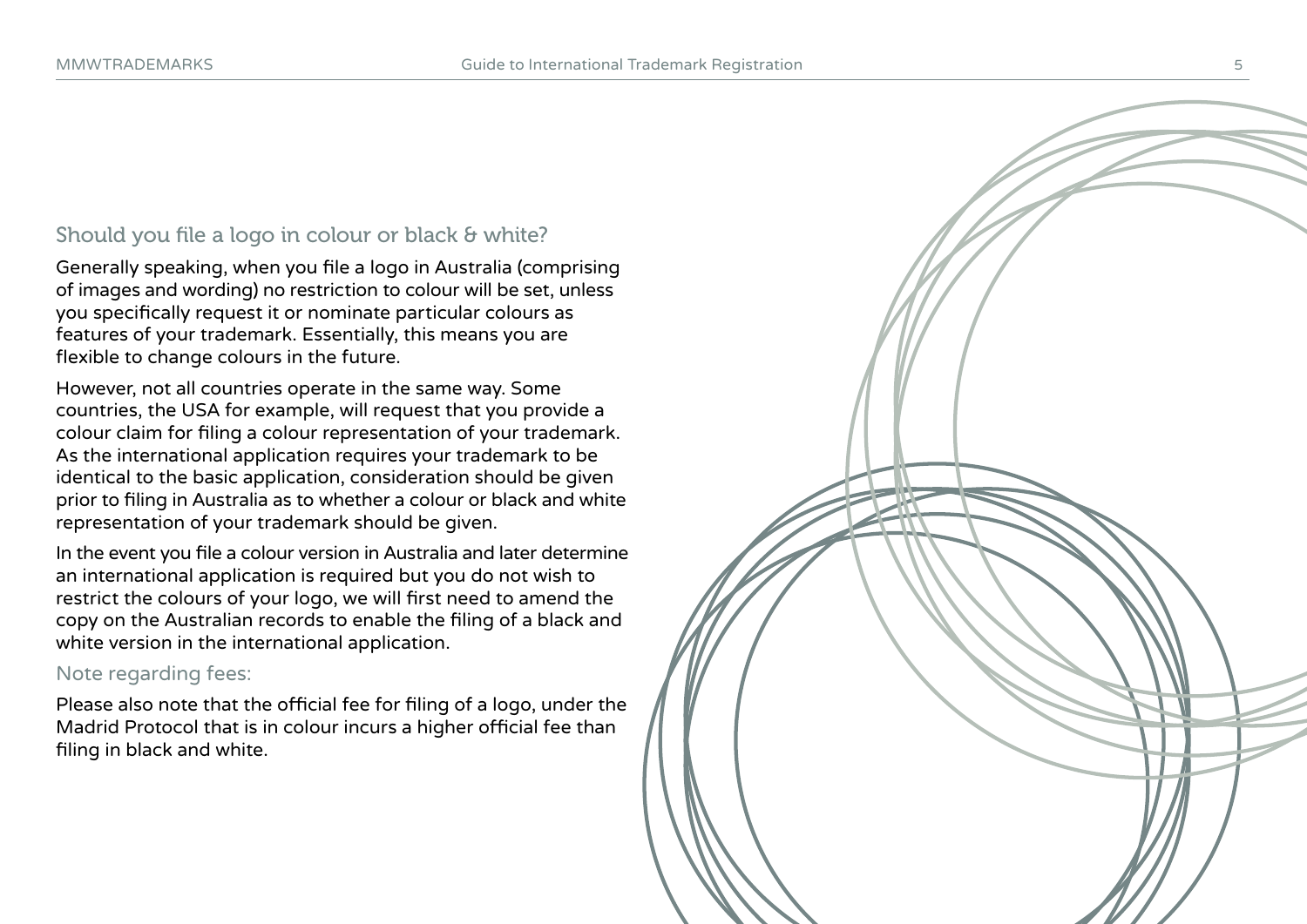### Countries Available

Following is a list of countries available for designation, when filing from Australia, through the Madrid Protocol: Please note that new countries are constantly becoming members of the Madrid Protocol and accordingly the following list is current at the time of publication.

- Afghanistan
- African Intellectual Property Organization (OAPI)
- Albania
- Antigua and Barbuda
- Armenia
- Austria
- Azerbaijan
- Bahrain
- Belarus
- Benelux
- Bhutan
- Brazil
- Brunei Darrusalam
- Bonaire, Sint Eustatius and Saba
- Bosnia and Herzegovina
- Botswana
- Bulgaria
- Cambodia
- Canada
- China
- Columbia • Croatia
	-
- Cuba
- Curaçao
- Cyprus
- Czech Republic
- Denmark
- Egypt
- **Estonia**
- **Eswatini**
- European Union
- Finland
- France
- Georgia
- Germany
- Ghana
- Greece
- Hungary
- Iceland
- India
- Indonesia
- Iran (Islamic Republic
- of)
	- Ireland
- Israel
- Italy
- Japan
- Kazakhstan
- Kenya
- Korea (Democratic
- People's Republic of)
- Korea (Republic of)
- Kyrgyzstan
- Latvia
- Lesotho
- Liberia
- Liechtenstein
- Lithuania
- The Republic of North Macedonia
- Madagascar
- Malawi
- Malaysia
- Mexico
- Moldova (Republic of)
- Monaco
- Mongolia
- Montenegro
- Morocco
- Mozambique
- Namibia
- New Zealand
- Norway
- Oman (Sultanate of)
- Philippines
- Poland
- Portugal
- Romania
- Russian Federation
- Rwanda
- Samoa
- San Marino
- Sao Tome and
- Principe
- Serbia
- Sierra Leone
- Siint Martin
- Singapore
- Slovakia
- Slovenia
- Spain
- Sudan
- Sweden
- Switzerland
- Syrian Arab Republic
- Tajikistan
- Thailand • Tunisia

• Turkey

• UAE • Ukraine

• Turkmenistan

• United Kingdom • United States of

America • Uzbekistan • Viet Nam • Zambia • Zimbabwe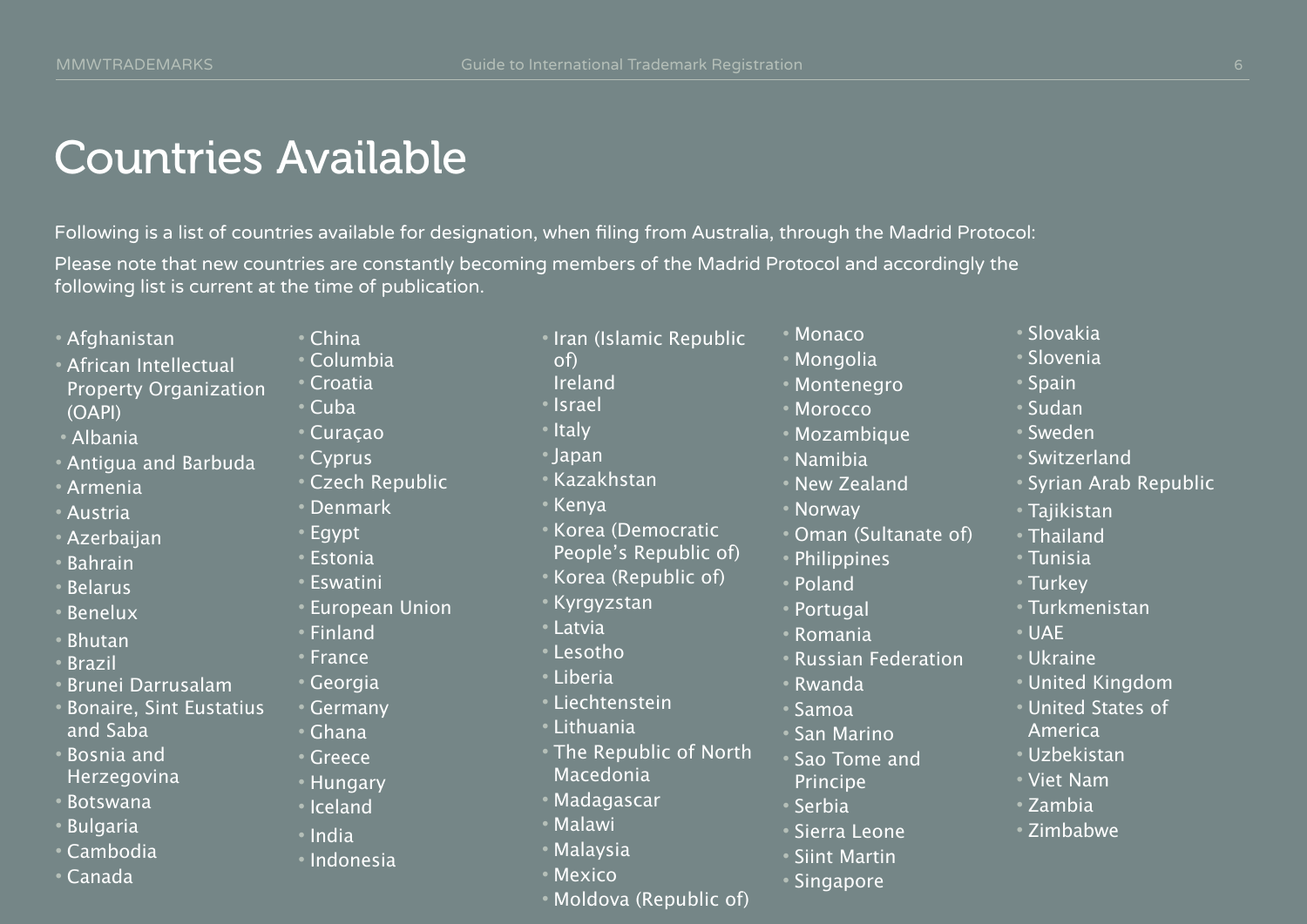### Priority Periods

Australia is also member to the Paris Convention. This means that if you have already filed an application for the same trademark in a country member to this convention, such as Australia, it allows you to claim an earlier date of priority. This period allows strictly that for a period of 6-months following your earliest filing for a particular trademark that you may claim priority.

Therefore, if your earliest filing is in Australia, you may wait and file your international application any where up to 6 months from the Australian filing date without any jeopardy to your rights. This will allow the various countries you designate to view your application as though filed on the same date as the basic Australian trademark even if physically it is filed several months later. This therefore provides priority for your trademark over other trademarks that have been filed with a later priority date than you during those six months.

#### Please Note:

This is a strict 6-month time frame and cannot be extended. Any instruction to file an international application inclusive of such a priority claim should be received by our office around 4 weeks before the period expires to ensure ample time to prepare and submit your application and ensure it is receipted by the government office.

The above is not to suggest that you cannot file an international application more than 6-months after an Australian application is filed. In such instances, it simply means you will not be able to claim priority based on the Australian trademark, and, your international application will be examined as at the date it is presented and filed and no earlier.

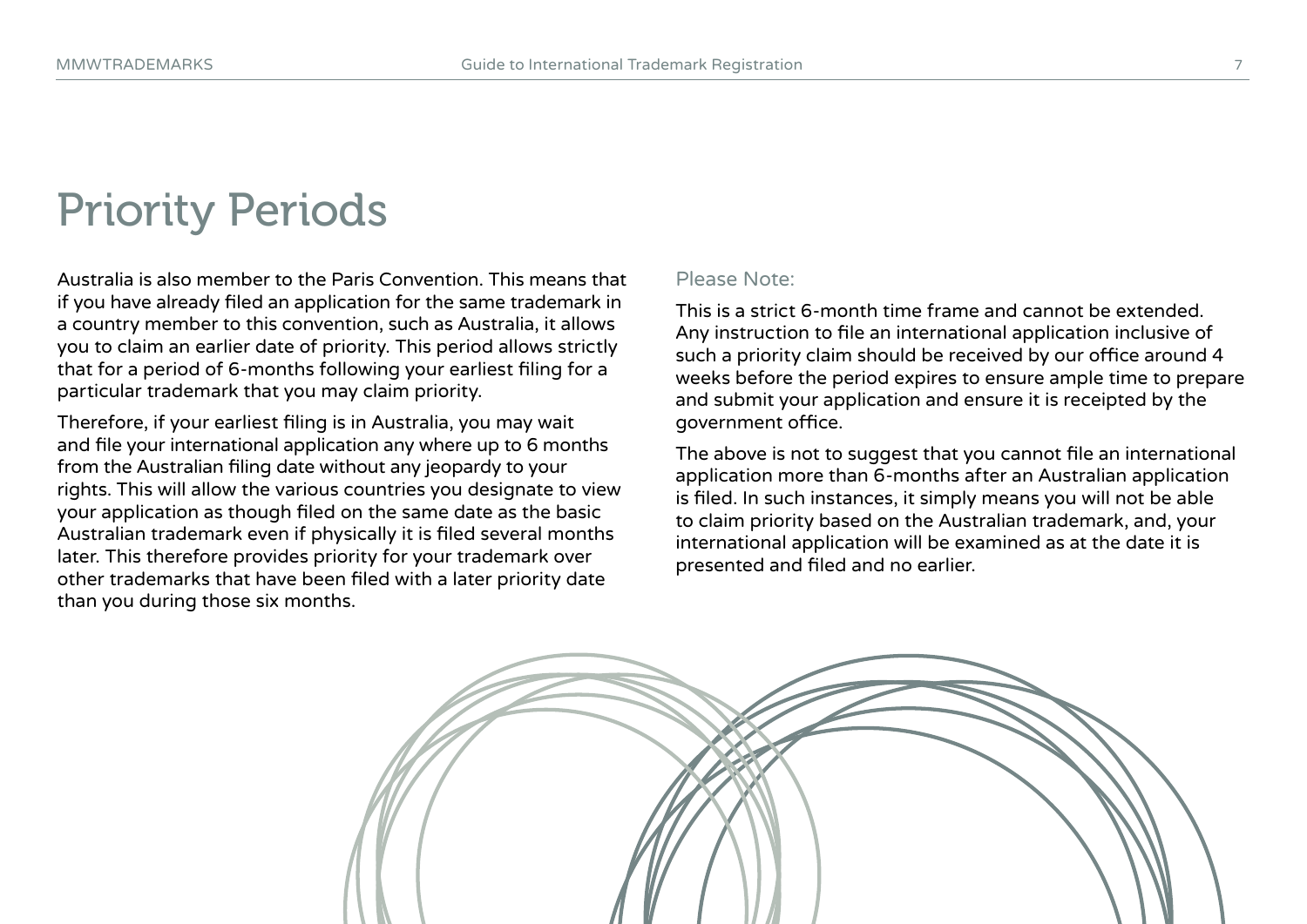### Fees

If you wish to file national applications (i.e. a separate application to each country of interest), please contact our office for a quote. These applications include the need to appoint agents or representatives in those countries and estimates will need to be obtained.

The total cost through the Madrid Protocol will vary depending on several main factors:

- Which countries you wish to designate;
- How many classes of goods/services you wish to include;
- In the case of "logo" marks, whether it is colour or black and white.
- If you wish to register a trademark through the Madrid Protocol please contact our office for a quote and if possible include your Australian trademark number, and the countries of interest.

#### Fee Structure through the Madrid Protocol

When filing through Australia and based on an Australian application several official fees are factored in to come to a total cost, including:

- a) A basic filing fee;
- b) A handling fee;
- c) Fee per countries (varies)

#### The Country Fees

A number of available countries are paid what is known as a "complimentary" fee, which is a set fee up to three classes.

Those not covered by the above fee type are paid an 'individual' fee. In these cases the individual fee is not set across the board and will vary from country to country. Some that charge an individual fee will cover up to three classes for the one fee; others will charge the same fee per class and others will charge one fee for the first class, and a lower fee for each additional class.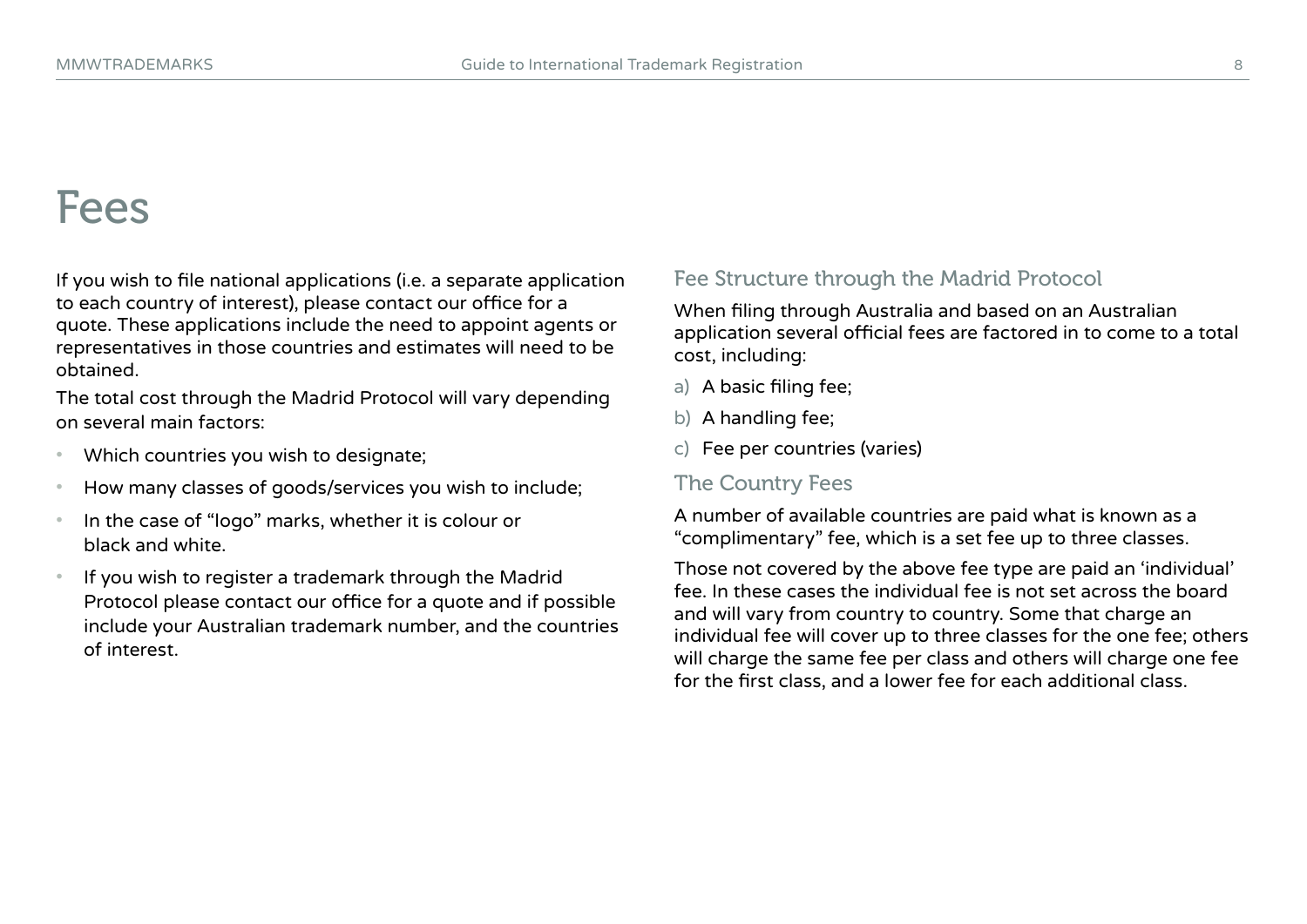### International Trademark Application Process

Following is a flow chart of a typical international application through the Madrid Protocol when filing from Australia and based on an Australian trademark application.

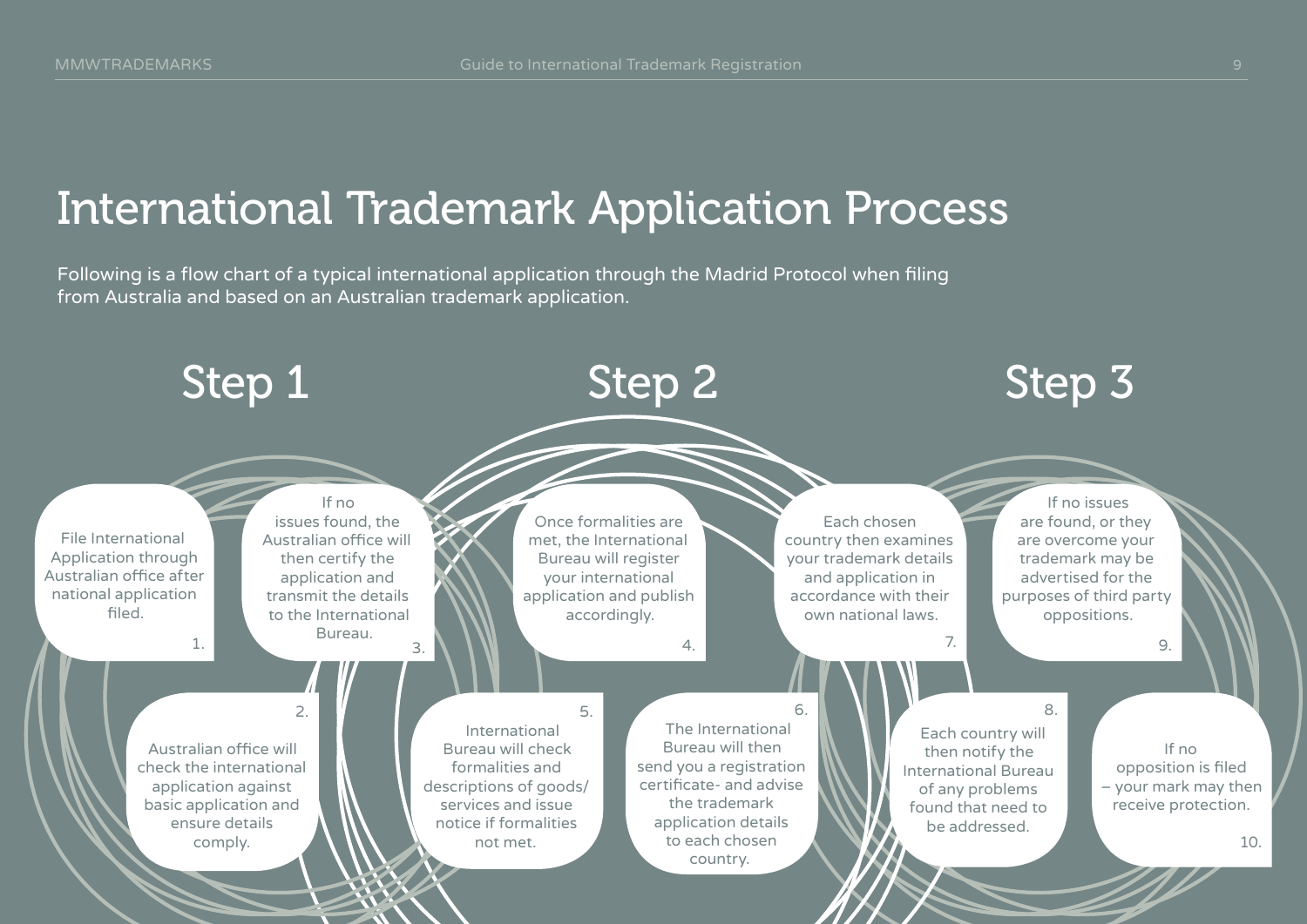### Warning

The Australian Office and International Bureau are aware of companies sending unsolicited invoices and notifications to trademark holders. These communications will often look quite official and be requesting payment of monies to them for 'entry' of your trademark to their publications.

Please be aware that such companies and requests are not related to any official trademark office, in Australia or elsewhere and you are not required to pay them. All official communication will come from the relevant government office (usually directly from the Australian office, or the International Bureau) – or – where you have appointed an agent to act on your behalf, from their office. Following is a list of some of the known companies to be issuing these unsolicited invoices and notices:



- Company for Economic Publications Ltd, Vienna, Austria
- IT & TAG, Switzerland
- Company for Publications and Information Anstalt, Liechtenstein
- INFOCOM, Schaan, Switzerland
- International Bureau for Federated Trademark & Patent Register
- Gaia Alamanach LTD
- Commercial Centre for Industry and Trade, Switzerland
- European Institute for Economy and Commerce EIEC, Belgium
- Institute of Commerce, Trade and Commerce, Switzerland
- TM Collection, Hungary
- ZDR-Daten register GmbH, Germany
- Register of International Patents and Trademarks (RIPT)
- Edition The Marks KFT

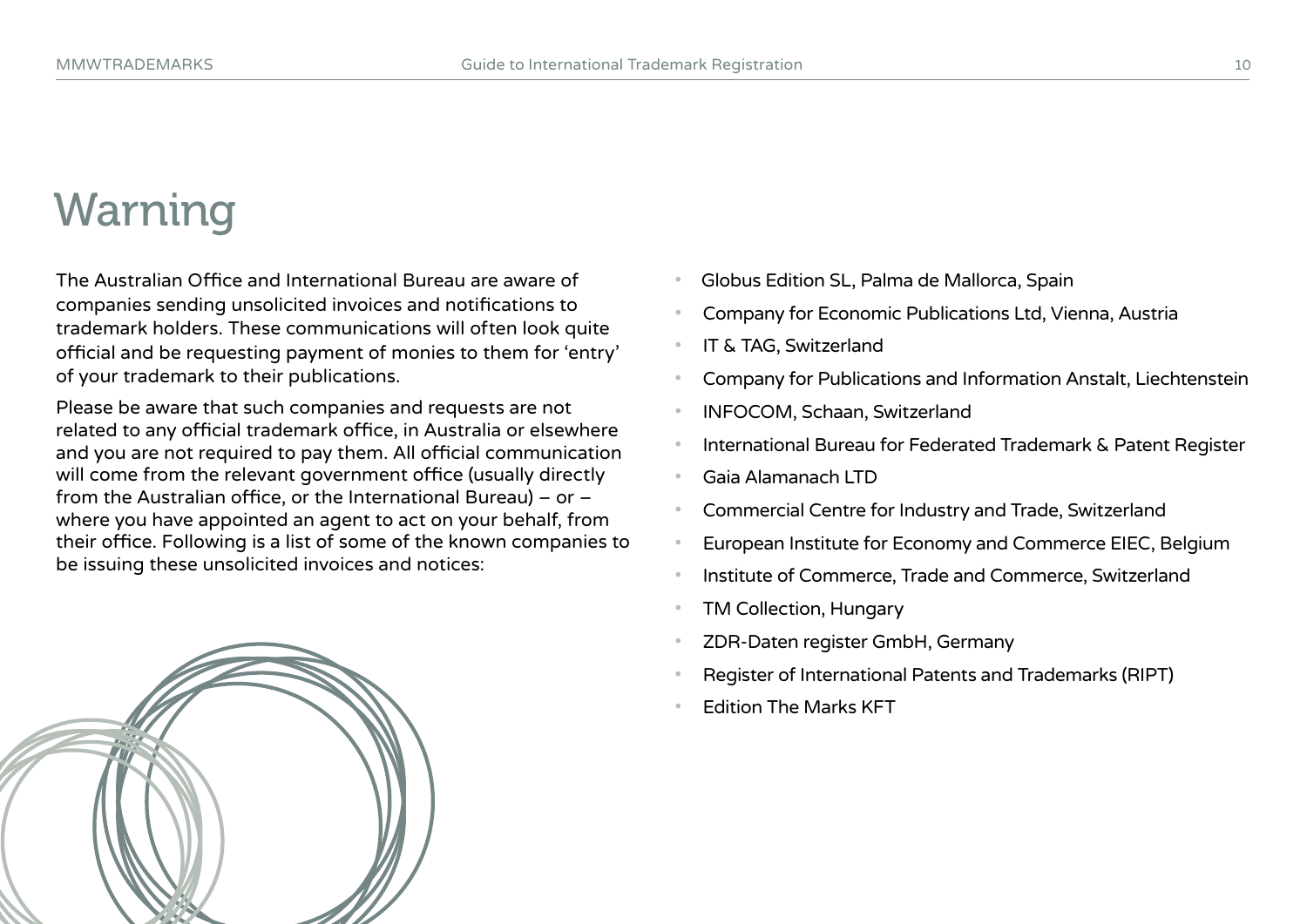### Important Notes

#### Registration Period

Registration under the Madrid Protocol (and most countries if applied for individually) lasts for 10 years and renewal requirements will need to be met each 10 years to continue the protection of your trademark. If you employ our office in the initial process, we will remind you of your trademark renewal/s as they come due.

#### Provisional Refusals

If an international office issues a refusal during its examination of your trademark application it may become necessary to appoint an agent in the specific country to address the issues. In such instances, further fees may apply. Our office will always notify you of these charges and seek additional instruction before they apply.

#### Searching

You might wish to consider having professional searches conducted before filing an application outside of Australia. These searches can identify whether there are similar trademarks already registered in your countries of interest that would likely prevent your trademark from being approved. These searches should be conducted of each country's database, as well as the international database concerning other trademarks filed through the Madrid Agreement or Madrid Protocol.

#### Amendments to your Application

Certain changes can be made to your International Application (under the Madrid Protocol) with a single request – such as changes to the applicant's name, address or representative's details. A restriction to your goods/services may also be requested (however, note that your description of goods/services cannot be expanded). Fees may apply for certain requests on your International application or registration.

If you have filed individual applications to various countries, again changes may be made. In these cases separate requests and notifications concerning the changes would be required, and fees may apply.